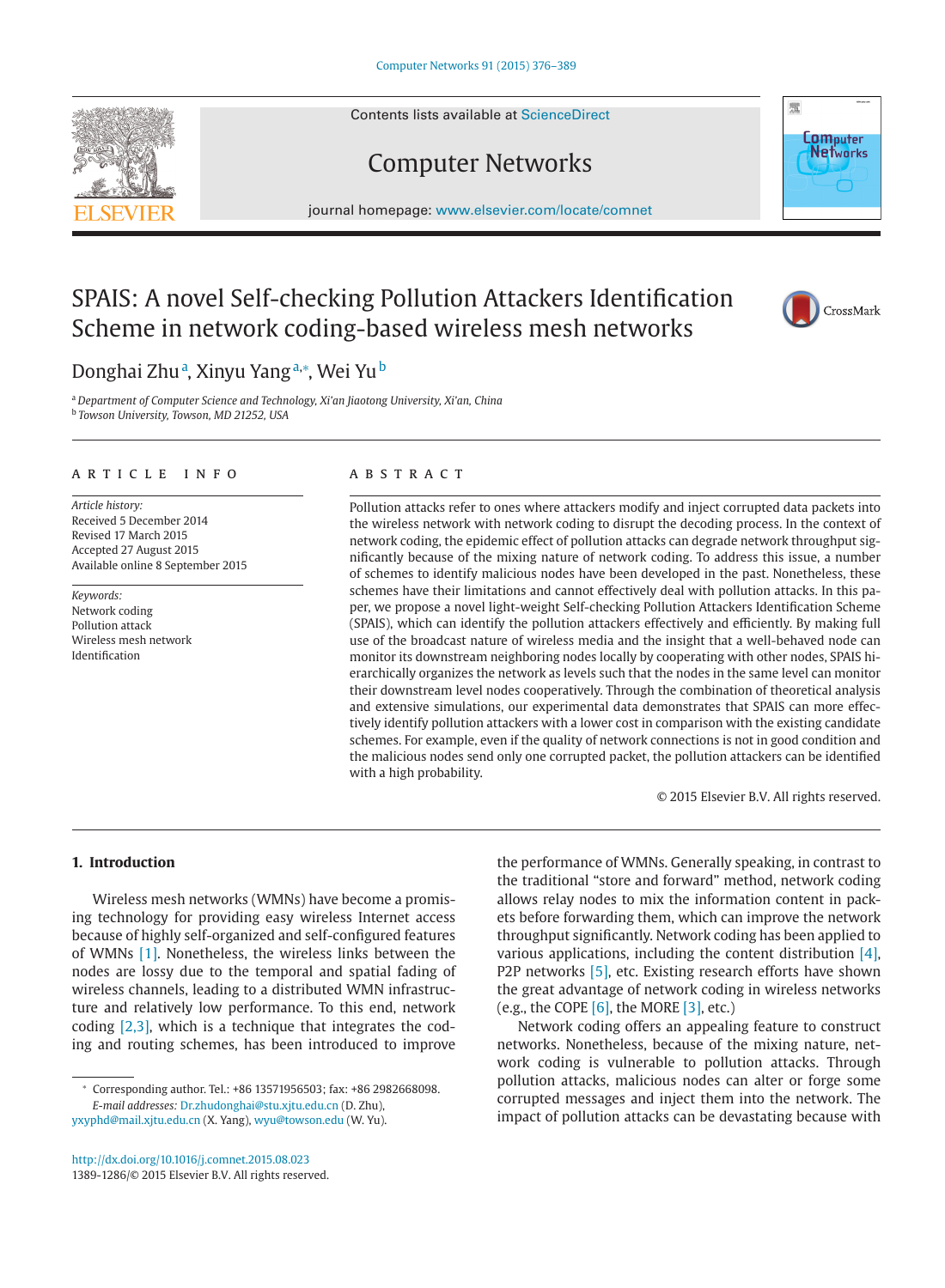an epidemic propagation, the corrupted packets can pollute the whole network in a short time and degrade the network throughput dramatically [\[7\].](#page--1-0)

In recent years, a number of authentication schemes have been developed to address pollution attacks against network coding [\[8–14\].](#page--1-0) In addition, a number of identification schemes [\[15–19\]](#page--1-0) have been proposed to identify and locate the pollution attackers. In comparison with the authentication schemes, identification schemes are more proactive in defending pollution attacks. Because authentication schemes are all receivers-based, the detection may be too late as the attack may already consume the bandwidth and significantly disrupt network performance. If attackers can be quickly identified and immediately excluded from the network, the attack consequence can be largely mitigated.

Nonetheless, the existing identification schemes have their limitations and cannot be used to effectively deal with pollution attacks in WMNs where network coding is used. For example, Watchdog scheme [\[15\]](#page--1-0) relies on a large number of extra trusted nodes to serve as watchdogs, which incurs a high cost to large networks. In MIS [\[16\],](#page--1-0) a trusted server is responsible for computing the checksum of suspicious packets. The checksum transmission incurs a significant communication overhead. In [\[18\],](#page--1-0) Algebraic-Watchdog scheme develops the hypothesis testing method to make the decision of identifying a malicious node. Nonetheless, that scheme needs to collect a large number of detecting samples and its computation cost is high. Similar to MIS [\[16\],](#page--1-0) SpaceMac [\[19\]](#page--1-0) relies on a trusted controller to identify the malicious nodes. In addition, SpaceMac and PAI [\[17\]](#page--1-0) do not consider the lossy wireless environment, which leads to the limited applicability.

In this paper, we propose a novel light-weight Selfchecking Pollution Attackers Identification Scheme (SPAIS) to effectively and efficiently identify the pollution attackers against network coding based legacy WMNs where MIMO (Multiple-Input and Multiple-Output) systems and directed antennas are not in use. Our proposed scheme has several novelties. First, unlike existing research efforts, SPAIS does not need any extra nodes to serve as watchdogs or any centralized server or controller. Second, it is self-checking and fully distributed. Third, it is light-weight and incurs only a little bandwidth overhead on the system. Moreover, network topology can be dynamic. If the identification is triggered and the topology has changed during data transmission, the source can re-determine the network level and re-distribute the random seeds to the corresponding nodes to ensure the secrecy of the random seeds. Our main contributions are summarized as follows:

- *Novel scheme.* In our design of SPAIS, we make full use of the broadcast nature of wireless media and adopt the principle that a well-behaved node can monitor its downstream neighbor nodes locally by cooperating with other nodes. To this end, our SPAIS hierarchically organizes the network as levels and the nodes in the same level can cooperatively monitor the nodes in the downstream level. To further reduce the bandwidth overhead, we develop a homomorphic hash function for network coding.
- *Theoretical analysis.* We conduct theoretical analysis and prove that our scheme is correct and secure. For example, under typical system settings, our analytical data shows

that SPAIS allows only 1 out of 65,536 polluted packets passing the verification of the upstream level of the attacker if the network is lossless.

• *Evaluation.* We evaluate the effectiveness of SPAIS in terms of false positive probability and false negative probability through simulation experiments. The simulation data shows that even if in a wireless network where the average link quality is only 0.7 and the attacker sends out only one corrupted packet to launch a pollution attack, the attacker can be located with a probability of 95.62%. In addition, even if there are 30% of malicious nodes in the network, the probability that the malicious nodes can disparage a well-behaved node is only 1.45%. We also compare the computation overhead and bandwidth overhead with the existing schemes. The experimental data confirms that our scheme is more efficient than existing schemes.

The remainder of the paper is organized as follows: we introduce the network and threat models in Section 2. We present our proposed scheme in [Section 3.](#page--1-0) We conduct the security analysis of our scheme in [Section 4.](#page--1-0) In [Section 5,](#page--1-0) we show both analytical and experimental results to validate the effectiveness of our proposed scheme in comparison with existing schemes. We discuss the limitation and the potential future work in [Section 6.](#page--1-0) We review the related work in [Section 7](#page--1-0) and conclude the paper in [Section 8,](#page--1-0) respectively.

### **2. System and threat models**

In this section, we first introduce the system model and then present the threat model.

### *2.1. System model*

In this paper, we consider a typical multicast scenario in WMNs modeled as a directed acyclic graph  $G = (V, E)$ , in which a source  $S$  sends a multicast stream of packets to a set of receivers  $R$ . We focus on the backbones of legacy WMNs where MIMO systems and directed antennas are not in use, which consists of stationary mesh routers and mesh gateways. For more information on WMNs, please refer to [\[1\].](#page--1-0) We assume that all nodes in the network perform the generations-based random linear network coding that is well adopted and described in [\[20\].](#page--1-0)

 $S$  generates a stream of packets, and divides them into generations. Each generation consists of *m* packets  $\underline{\mathbf{x}}_1, \underline{\mathbf{x}}_2, ..., \underline{\mathbf{x}}_m$ , and  $\underline{\mathbf{x}}_i$  is represented as a vector of  $(\underline{x}_{i,1}, \underline{x}_{i,2}, \ldots, \underline{x}_{i,n})$  of finite field  $\mathbb{F}_q^n$ . Here, *q* is a prime of a proper size, and all the arithmetic operations are conducted through  $\mathbb{F}_q$ . In addition, S generates an augmented packet  $\mathbf{x}_i$ by prefixing  $\underline{\mathbf{x}}_i$  with the *i*<sup>th</sup> unit vector of dimension *m* and  $\mathbf{x}_i$ is denoted as

$$
\mathbf{x}_{i} = \left(\underbrace{0, \ldots, 0, 1, 0, \ldots, 0}_{i-1}, \underbrace{x_{i,1}, x_{i,2}, \ldots, x_{i,n}}_{(1)}\right).
$$
 (1)

For the random linear network coding,  $S$  sends the linear combination of packets **x***<sup>i</sup>* and the coefficients are randomly selected from the finite field  $\mathbb{F}_q$ . That is to say, for packets  $\mathbf{x}_1, \mathbf{x}_2, \ldots, \mathbf{x}_m$  and random coefficients  $\alpha_1, \alpha_2, \ldots, \alpha_m$ , an